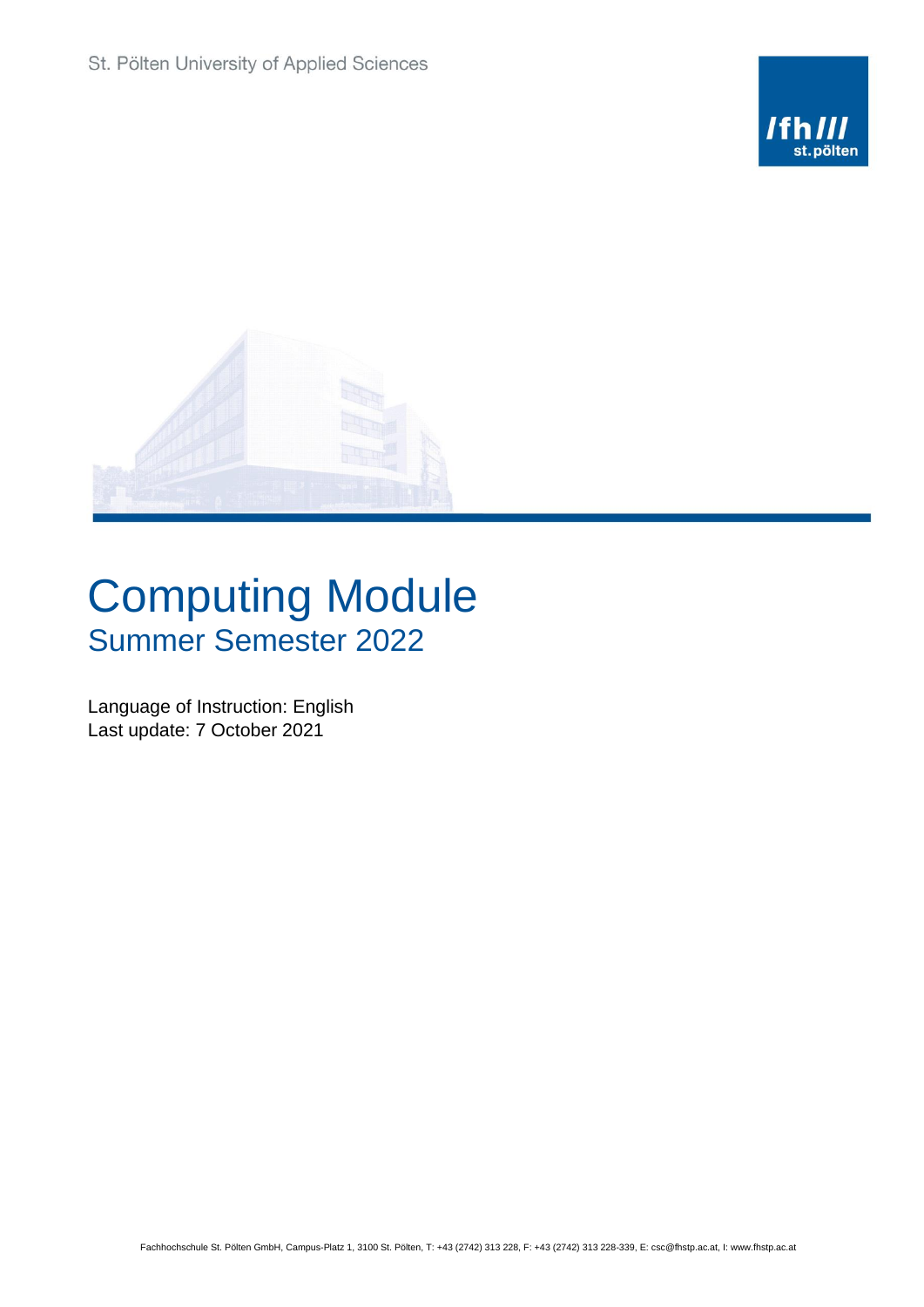

Please find a list of all eligible courses below. Course descriptions can be found on our  $MCR<sup>1</sup>$ ,  $MCS<sup>2</sup>$ and [DSOEK](https://www.fhstp.ac.at/en/international/incoming-students/german-language-classes)<sup>3</sup> websites. Please note that the list might be subject to alterations.

| <b>Subject</b><br><b>Code</b>                  | <b>Subject</b>                                      | <b>Semester</b> | <b>ECTS</b><br><b>credits</b> |
|------------------------------------------------|-----------------------------------------------------|-----------------|-------------------------------|
| <b>MCS</b>                                     | Computer Science - Data Science (ILV)               | $\overline{2}$  | 5                             |
| <b>MCS</b>                                     | Legal Aspects of Research (ILV)                     | $\overline{2}$  | $\overline{2}$                |
| <b>MCS</b>                                     | Research Ethics (ILV)                               | $\overline{2}$  | 1                             |
| <b>MCS</b>                                     | Sources of Innovation (ILV)                         | $\overline{2}$  | $\overline{2}$                |
| <b>MCS</b>                                     | Systematic Innovation (ILV)                         | $\overline{2}$  | 3                             |
| <b>MCS</b>                                     | Writing in Technical Disciplines and Research (ILV) | $\overline{2}$  | 5                             |
| <b>MCR</b>                                     | Application Security and Pentesting (ILV)           | $\overline{2}$  | 5                             |
| <b>MCR</b>                                     | Digital Forensics and Incident Handling (ILV)* +    | $\overline{2}$  | $4 +$                         |
|                                                | Professional Report Writing (ILV)*                  |                 | 1                             |
| <b>MCR</b>                                     | Leadership (ILV)                                    | $\overline{2}$  | 3                             |
| <b>MCR</b>                                     | Complex Problem Solving (ILV)                       | $\overline{2}$  | $\overline{2}$                |
| <b>MCR</b>                                     | Secure Networks (ILV)                               | $\overline{2}$  | 5                             |
| <b>MCR</b>                                     | Security Auditing (ILV)* +                          | $\overline{2}$  | $4 +$                         |
|                                                | Audit Interview Skills (ILV)*                       |                 | 1                             |
| <b>MCR</b>                                     | Threat Modeling & Information Sharing (ILV)         | $\overline{2}$  | 5                             |
| <b>DSOEK</b>                                   | German Language                                     | $\blacksquare$  | 3                             |
| <b>DSOEK</b>                                   | <b>Scouting Austrian Culture</b>                    |                 | 3                             |
| E <sup>3</sup> UDRES <sup>2</sup><br><b>FF</b> | I Living Lab                                        |                 | 6                             |

\* Please note that these two subjects can only be taken together

**MCR = Master Cyber Security and Resilience.** For further information, please visit: [https://www.fhstp.ac.at/de/studium-weiterbildung/informatik-security/cyber-security-and](https://www.fhstp.ac.at/de/studium-weiterbildung/informatik-security/cyber-security-and-resilience/studieninhalte#/)[resilience/studieninhalte#/](https://www.fhstp.ac.at/de/studium-weiterbildung/informatik-security/cyber-security-and-resilience/studieninhalte#/)

**MCS = Master Applied Research and Innovation in Computer Science.** For further information, please visit: [https://www.fhstp.ac.at/de/studium-weiterbildung/informatik-security/applied-research](https://www.fhstp.ac.at/de/studium-weiterbildung/informatik-security/applied-research-and-innovation-in-computer-science/studieninhalte#/)[and-innovation-in-computer-science/studieninhalte#/](https://www.fhstp.ac.at/de/studium-weiterbildung/informatik-security/applied-research-and-innovation-in-computer-science/studieninhalte#/)

**DSOEK = Courses in German language and Austrian culture.** For further information and course descriptions, please visit [https://www.fhstp.ac.at/en/international/incoming-students/german](https://www.fhstp.ac.at/en/international/incoming-students/german-language-classes)[language-classes](https://www.fhstp.ac.at/en/international/incoming-students/german-language-classes)

**E<sup>3</sup>UDRES<sup>2</sup> FF** = Optional interdisciplinary subject within framework of the E<sup>3</sup>UDRES<sup>2</sup> European University Alliance. For course description see page 3.